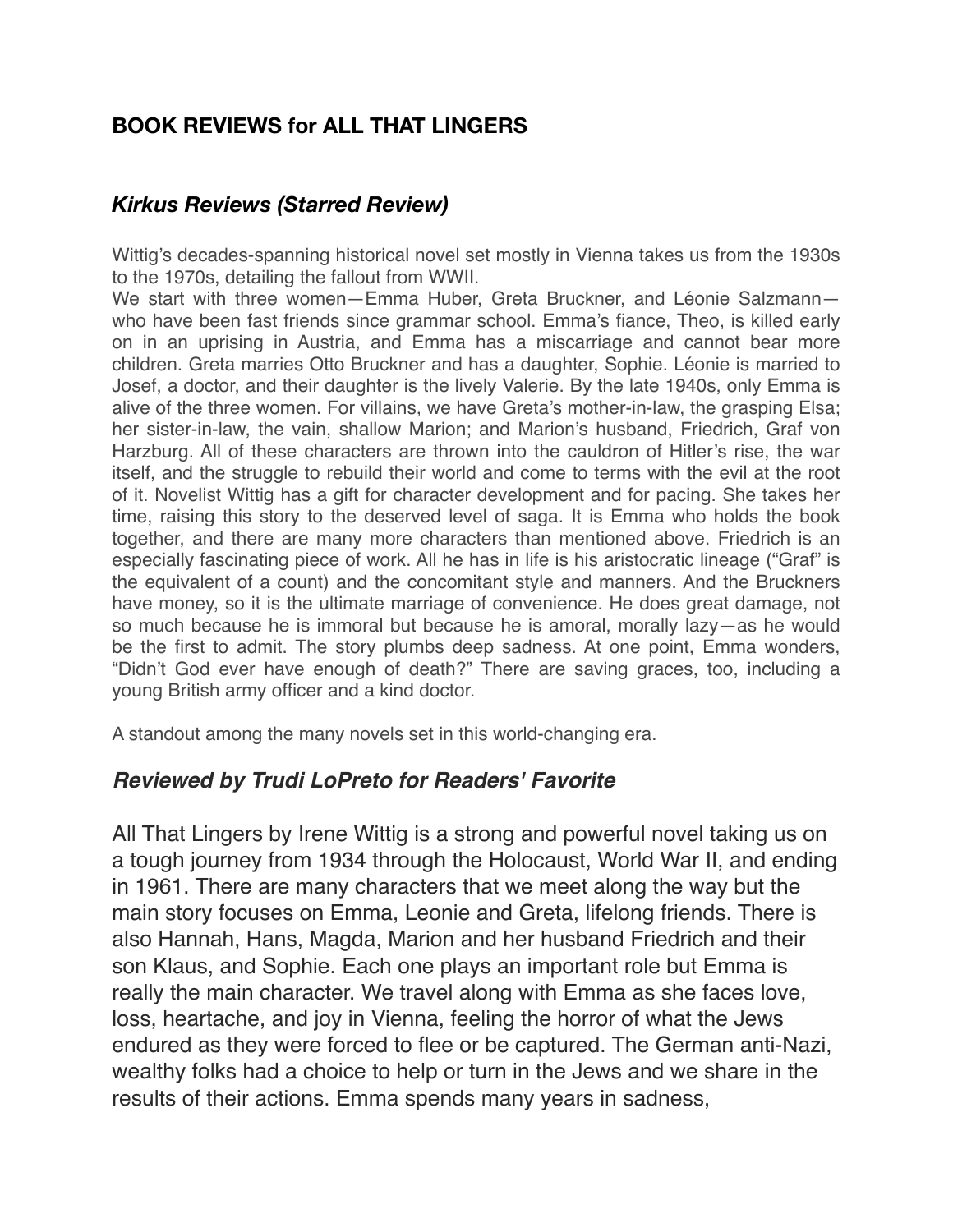remembering the people she has lost. She also tries to help both Hannah and Sophie to right wrongs.

All That Lingers will certainly make you cry but it will also give you a reason to smile. It was impossible not to root for Emma and hope that she would eventually find love. There were others like Marion and Friederich that I hoped, in the end, would get what they deserved. All That Lingers is not a quick or easy read and requires a great deal of concentration because of the many characters and all that is going on at once, but it certainly is a worthwhile read. If you are a history buff, this is a must-read and if you just like a good family saga, then it is also a must-read. Irene Wittig has taken a time of war and brought it to life.

## *Reviewed by Kristan Braziel for Reedsy Discovery*

### **Loved it!**

*With believable characters, rich with backstory, All That Lingers is a portrait of betrayal, loss, compassion, and hope in WWII Austria.*

### **SYNOPSIS**

In this novel of loss, of difficult decisions and survival against the odds and rebuilding lives, readers experience Vienna's tumultuous years from Austria's brief but significant 1934 civil war, through World War II and postwar occupation, to independence. Three lives intertwine, bringing these events to life. Emma, who has lost those most important to her, fights to come to terms with grief and her country's betrayal. Sophie, her friend's daughter, returns to Vienna seeking to reclaim her lost history. Friedrich struggles with secrets that will throw all their lives into turmoil again.

Books based in the WWII era are like catnip for me, because I can't believe there isn't more time separating us from the treacherous events that occurred. Complex stories of unexpected relationships and the painful decisions people were forced to make seems like they couldn't possibly have happened only 75 years ago.

#### *They should have happened centuries ago, before our world had become civilized.*

This beautifully written story of three main characters and how their lives are connected is a portrait of just how uncivilized - in a global sense - we were. But it also shines a light on stories of hope and compassion and sheer survival present during that time, too.

Beginning in the mid-1930's in Vienna, you're introduced to Emma, young and in love, and naive to the dangers the political and social unrest swirling around posed to her and to those she loved. She's forced to grow up quickly, having suffered great loss, and then has to hide away her grief and put on a brave face for her friends and family.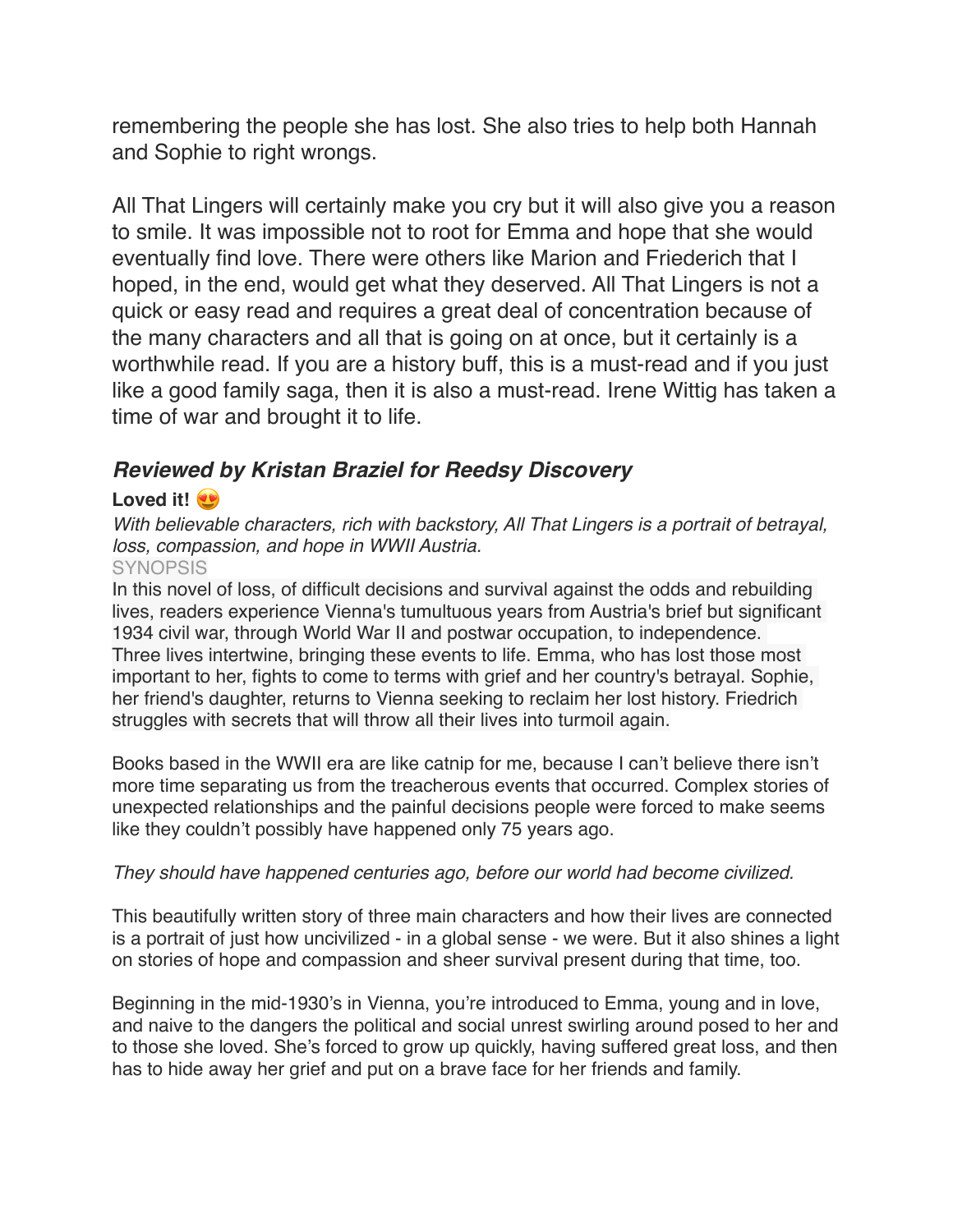Years later, Sophie, the daughter of Emma's childhood friend, returns to Vienna for answers to questions that haunted her entire life, the biggest one being: what happened to her father, who disappeared all those years before?

You can see the faults in a third main character, Friedrich, early on, but you wonder if his actions are malicious or simply self-preservation.

#### *Friedrich is my favorite character, but not because he's likeable.*

I enjoyed reading about him because - as sneaky as he is - the way he takes such delight in manipulating and flustering his self-absorbed wife makes you like him and dislike him at the same time.

After years of playing his cards just so, Friedrich has reached a point that he's no longer compelled to hold secrets that he's been burdened with for so long.

*Secrets that will connect the three lives and threaten to dismantle everything they'd come to believe.*

Wittig's characters are believable and rich with back story, and she skillfully drops in enough information that you think you know all that's going on, and that it's only the characters who don't.

But she also holds back a few tiny nuggets until near the end, which was an unexpected surprise. Not where you think, *"Oh, I never saw THAT coming,"* but just a gentle, wellplanned and well-executed tying up of loose ends.

All That Lingers *is a lovely book and one I'm happy to recommend.* 

### *Reviewed by Charlotte Walker for LoveReading.uk*

All That Lingers is a thought-provoking family drama set in WWII Vienna. Although Emma is the main character, the narrative also focuses on Sophie and Freidrich. I enjoyed getting to know Emma and felt her happiness and heartbreak as I read her story.

I liked that this book offered different perspectives on life in wartime Austria: the threat, worry and uncertainty experienced by Emma and Leonie in comparison to the comfort of Freidrich and his wife. I was immersed in the narrative and found this contrast between Freidrich's privilege and Emma and Leonie's struggles stark but engrossing.

This book offers a touching and powerful story to enjoy, while posing moral questions that can be reflected on long after the final page. I find that fiction centered around WWII is particularly affecting given the global political stance at the moment. It feels as though nationalist messaging is creeping back into the foreground (Trump, Brexit to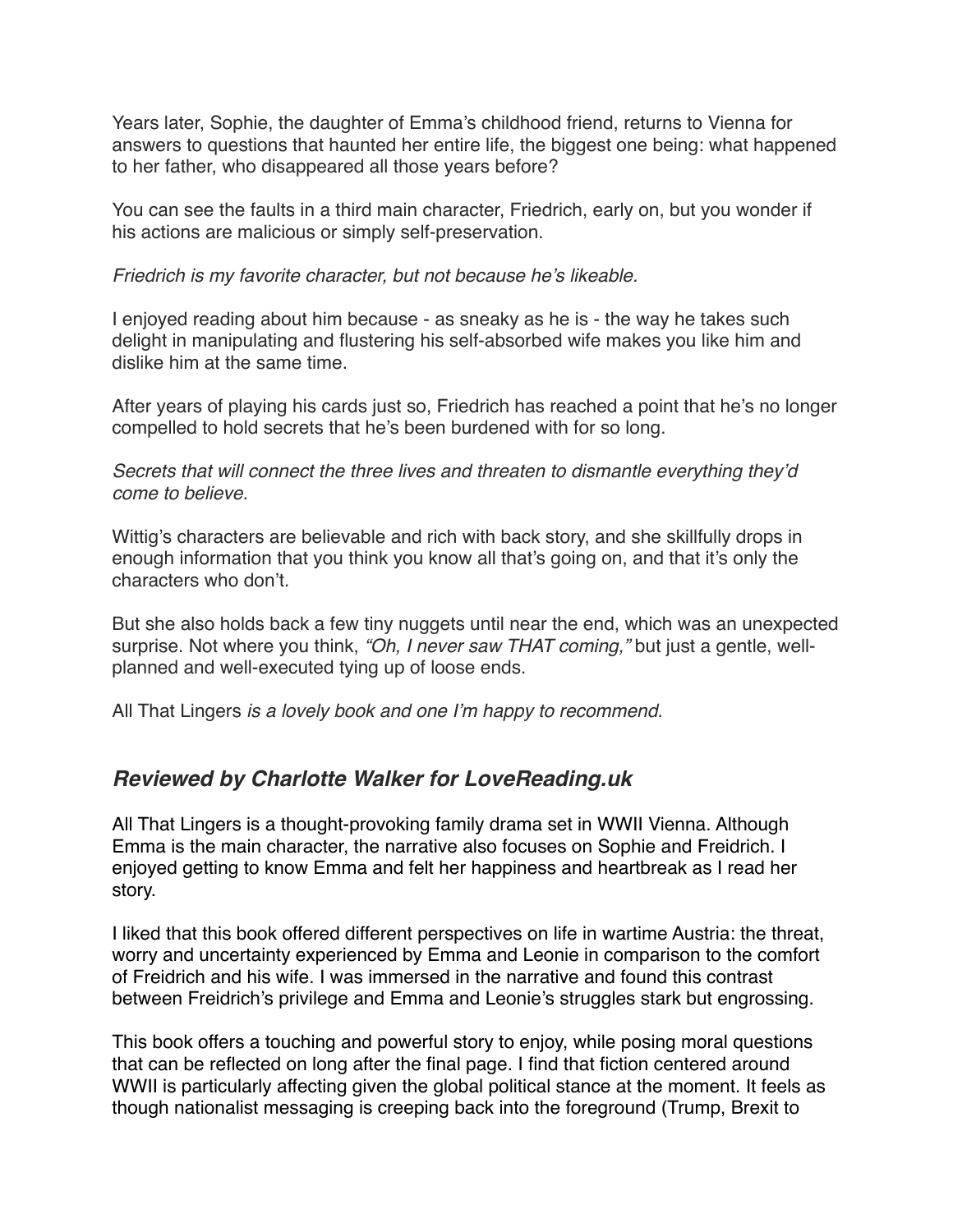name the most obvious two) and I think that narratives like All That Lingers are more vital now than they've ever been, by posing moral questions that may no longer be far fetched. I feel that the contrast in the characters' lives I mentioned earlier could also double as a social commentary. The concept that the politically powerful, even when they find themselves on the wrong side of history, can still remain in relative privilege and comfort, while a layperson (Emma in this instance) feels the full force of the turmoil of political upheaval is poignant.

I didn't know much about WWII Vienna before I read this book and I found it fascinating to learn about as I followed the characters. This book has inspired me to find out more about Austrian history, as well as doing more reading into worldwide WWII narratives.I also really appreciated the note from the author at the end of the book.

All That Lingers is a moving story and I think that this would be a good recommendation for fans of Historical Fiction and WWII narratives.

## *Reviewed by Diane Donovan, Senior Editor, Midwest Book Review*

*All That Lingers* captures Viennese history from 1934 through World War II and beyond, and is recommended reading for those who enjoy Jewish historical fiction and experiences captured from different lives and viewpoints.

Irene Wittig's family memories of displacement during the war are one of the facets that makes this story compellingly realistic. The juxtaposition of personal experience and political disaster is nicely narrated from the start, and is one of the themes that flows through the story line as each of three characters builds a different life from what is handed to him or her from the outside world: *"Unaware that trouble was only days away, Emma was happier than she'd ever been. Once she might have described the early morning emptiness of their street as gloomy. Now she delighted in the dawn dancing silently on the cobblestones. The howling winter wind at the window would have frightened her. Now she greeted its icy arms around her and laughed. Even the scent of steaming bleach filling their small apartment every morning was comforting in its familiarity."*

From the initial signs of trouble in spreading political violence and social unrest that changes the family's world, to individuals caught up in fighting that leads them from a world of comfort to struggling for survival on different levels, Wittig's story captures the Nazi occupation and its aftermath. It cultivates an astute eye in showing how everyday people and families make choices and survive their consequences.

The characters, their motivations, and their impulses are well developed and designed to draw readers in, from Emma's initial delight with her life and comfort to the unraveling of all that is familiar among family and friends. There is a wide cast of characters, both main and supporting.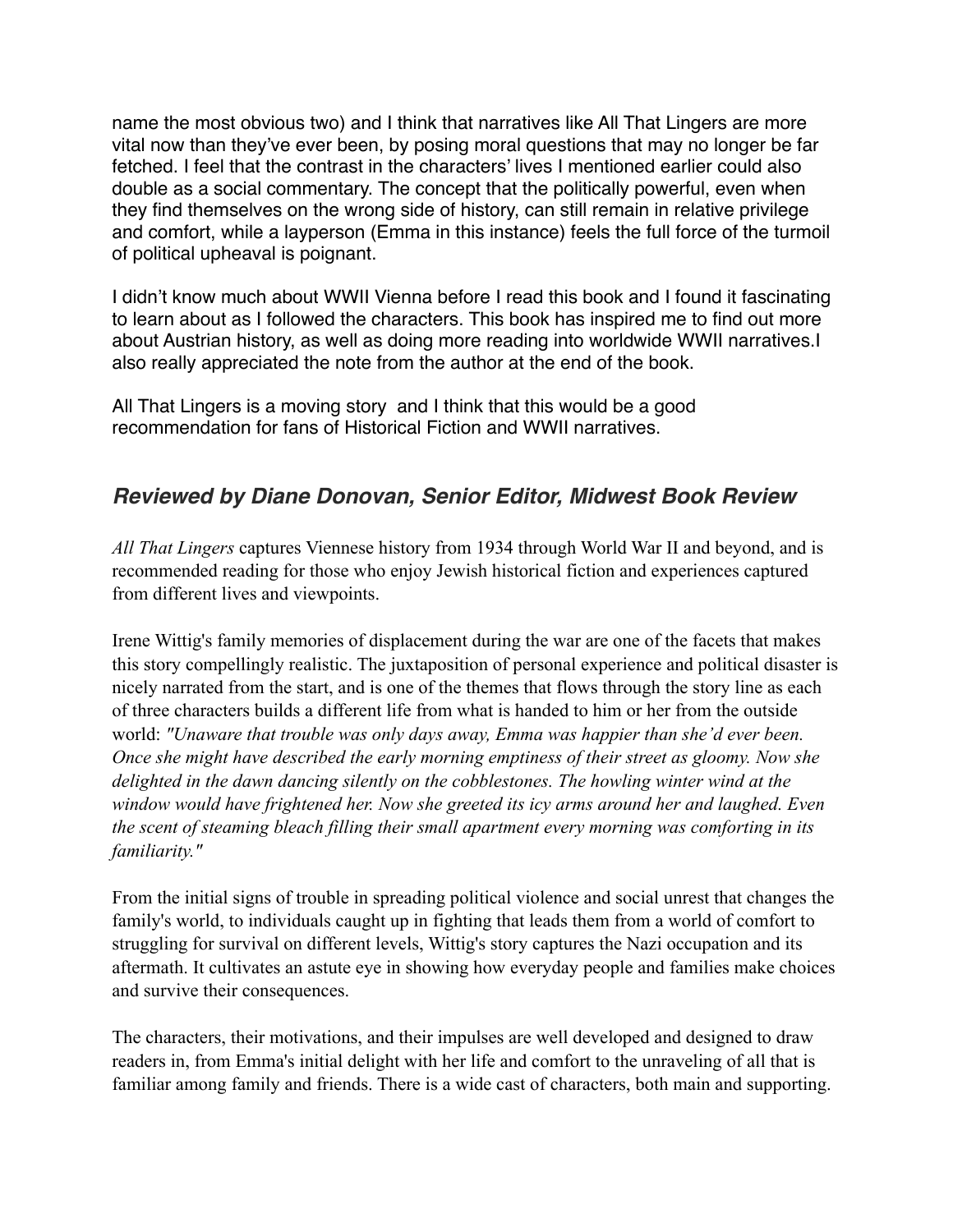This lends diverse perspectives and experiences into the mix, to explore Viennese society and culture on many different levels.

How do three friends and their families survive unthinkable adversity? How do they reassemble the pieces of their world after war ends? As neighbors and friends transform to become something alien and feared; now, more than ever, Americans will readily find much to recognize in this story of the past. There are also many cautions to absorb about choices and their lasting ramifications as they impact not just families, but future political and social structures.

The attention to detail and strong psychological insights makes *All That Lingers* persuasive reading even for those who may have relatively little familiarity with Viennese culture or history. The plot provides all the historical backdrop necessary to bring those experiences to life, and is highly recommended for readers of Jewish experience, World War II history, and family survival stories.

### *Reviewed by Paul Paolicelli, author of* **Dances with Luigi** *and* **Under the Southern Sun**

(FULL DISCLOSURE: I've been friends with the author and her husband since Wayne and I were in the army together. It would be impossible for me to approach this book and its contents without confessing to an innate and long-held hope for this book to do well. I watched over the years as this book developed and been a cheerleader. That being said......)

This is one of the "lesser" tales of World War Two, its buildup and its aftermath. Many of us have tried to tell those stories, myself included, the kinds of tales that deal with the effects of the war on regular people, not the sweeping biography or history of great leaders and great battles, but rather the smaller pictures, snapshots and home movies of individuals and families.

"All That Lingers" takes the reader into Vienna in the way that only an insider to the story could tell. (Irene's mother was from Vienna and, being half Jewish, was a refugee from that city during that dreadful war). It's atmospheric; it's a Vienna that no casual visitor would ever see or know. It's a story about the incredible entanglements of several families and close friends torn apart, first by the sweeping anti-Semitism of the times and the sometimes hypocritical and always confusing politics of the Austrians before, during and after the war. It tells a tale of deceit, duplicity, death and long suffering, but more importantly, it's ultimately a story of love and redemption. Ms. Wittig's prose is disciplined and direct. And while the narrative deals with the underbelly and ugliness of the human condition, she never allows the story devolve into angry screed. On the contrary, there are exceptionally touching scenes of love and tenderness. Despite the meanness and depravity of some of the characters, I found the overall tale to be kind and understanding. Not an easy trick, given the subject. I highly recommend this book to all.